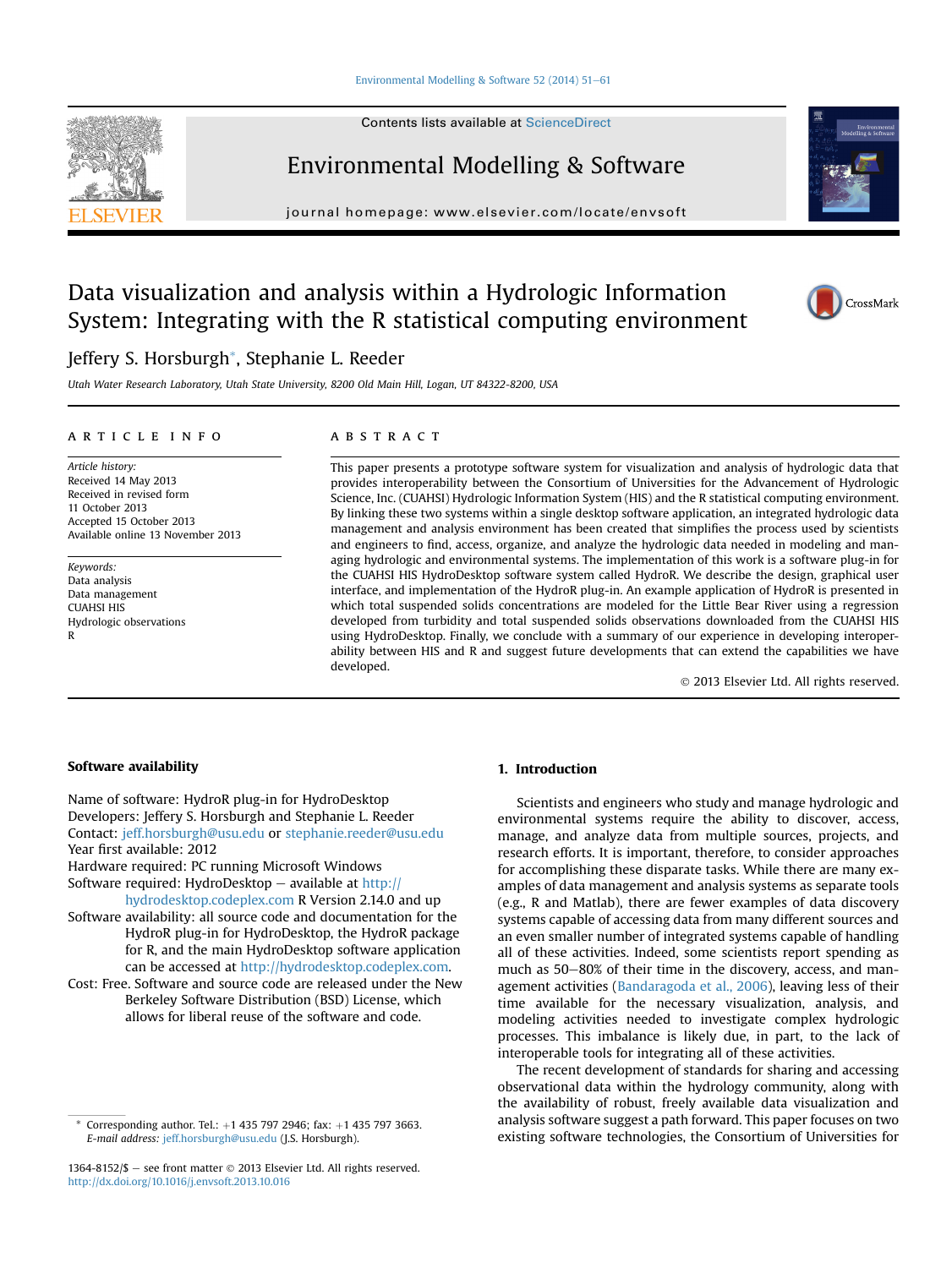the Advancement of Hydrologic Science, Inc. (CUAHSI) Hydrologic Information System (HIS) and the R statistical computing environment. We explored how these two technologies can be combined to form an integrated hydrologic data discovery, management, visualization, and analysis environment. The CUAHSI HIS was developed with the goal of enhancing access to hydrologic data (Maidment, 2008; Tarboton et al., 2009). The R statistical computing software, on the other hand, was developed as a language and environment for statistical computing and graphics. Developed by very different communities, there was no mechanism for using the CUAHSI HIS and R together.

The objective of this research was to explore how interoperability between the data discovery, access, and management capabilities of the CUAHSI HIS and the existing data analysis, visualization, and modeling capabilities of other software packages could be achieved, using R as a specific example. The CUAHSI HIS and R are complementary software technologies. The strengths of CUAHIS HIS are in supporting data discovery, access, and management, whereas the strengths of R lie in data analysis, visualization, and modeling. Using the knowledge we gained, we developed a prototype software application called HydroR as a plug-in to the CUAHSI HydroDesktop software system (Ames et al., 2012). The combination of HydroDesktop and HydroR enables users to search for, download, and store hydrologic datasets in a local data repository database and then access those datasets directly from R for visualization and analysis via a tightly integrated R Console and scripting window.

In Section 2 we provide further background on the CUAHSI HIS and R. Next, we present our approach for integrating the CUAHSI HIS and R and the challenges that we overcame. We then present HydroR as a prototype application that provides the ability to create visualizations and analyses in R that use HIS data. An example is then used to demonstrate how these systems can be applied in the discovery, access, visualization, and analysis of hydrologic data. Finally we conclude with a summary of the research results.

#### 2. Background

# 2.1. CUAHSI HIS

The CUAHSI HIS was developed to bring together hydrologic observations from multiple sources across the United States and internationally into a uniform, standards-based, service-oriented environment where heterogeneous data can be seamlessly integrated for advanced computer-intensive analysis and modeling (Tarboton et al., 2009, 2011). CUAHSI HIS includes three main components that together enable publishing and accessing hydrologic data collected at point locations (e.g., time series of observations from stream gages, water quality monitoring sites, weather stations, etc.). The first is HydroServer, which is a software stack for publishing hydrologic observations (Horsburgh et al., 2009, 2010). HydroServer relies on a relational database schema called the Observations Data Model (ODM) (Horsburgh et al., 2008) for storing observational time series. Data within an ODM database are published using a standard web service interface called WaterOneFlow that exposes data from the database in a standard XML schema called Water Markup Language (WaterML) (Zaslavsky et al., 2007; Taylor, 2012). HIS Central, which is the second component, is a web service registry and metadata catalog that provides search services across all of the federated HydroServer instances. Metadata from registered WaterOneFlow web services are regularly harvested and cataloged at HIS Central, and the metadata catalog is exposed via a web service search interface that can be called by client applications to search the metadata catalog.

The third component of HIS is HydroDesktop (Ames et al., 2012). HydroDesktop is a desktop client software application that enables users to search the HIS Central metadata catalog using spatial, temporal, and keyword-based criteria and then access discovered data by making web service calls against HydroServers. Hydro-Desktop uses a local data repository database that has a schema similar to ODM to store datasets downloaded from HydroServers on a user's local computer. The HydroDesktop graphical user interface (GUI) is built upon open-source geographic information systems (GIS) software called DotSpatial (Cao and Ames, 2012; <http://dotspatial.codeplex.com>) and allows for extension of the core HydroDesktop functionality through development of plug-ins. Plug-ins can be developed using the C# programming language (Microsoft .NET Framework 4.0) using a HydroDesktop plug-in interface standard. HydroR was developed as a plug-in that adds data visualization and analysis capabilities to HydroDesktop.

### 2.2. Scientific data analysis in R

R was originally developed for statistical computing. Over the past decade, it has seen tremendous growth as a scientific computing environment for several reasons. First, R is both a programming language and a software environment that sustains a wide variety of computational techniques (linear and nonlinear modeling, time series analysis, statistical tests, and others) (Soetaert and Meysman, 2012). The R software environment has a base set of functionality that helps in performing a number of computing tasks. R includes a data handling and storage facility, a suite of operators for calculations on arrays and matrices, a large collection of tools for data analysis, and graphical facilities for data analysis and display. Additionally, R is open source and highly extensible. Users can improve the base code of R and can also write extensions, or packages, that add functionality to the base implementation (R Development Core Team, 2010). Another factor that has contributed to the success of R is the existence of the Comprehensive R Archive Network [\(http://CRAN.R-project.org/\)](http://cran.r-project.org/), which is a single web repository that archives a wide range of extension packages for R. These packages are formally quality controlled and documented, and the existence of this extensive library of packages means that package developers can build upon existing packages, or include them by reference so they do not have to copy or re-develop needed functionality.

Although R was originally developed for statistical computing, its scope has been extended to the field of environmental data visualization, analysis, and modeling. Scientific computing using R ranges from users who develop custom R scripts for specific analyses, to developers who write entire R packages with functionality that includes specific visualizations and analyses. For example, Pino-Mejías et al. (2010) implemented data mining models for the prediction of potential habitats for the oak forest type in Mediterranean areas of southern Spain using specific functions available within R. Petzoldt and Rinke (2007) describe an object-oriented framework for ecological modeling in R and implemented as an R package that provides an open structure to implement, simulate, and share ecological models. Carslaw and Ropkins (2012) developed an R package called "openair" for analysis of air pollution measurement data, and Soetaert and Meysman (2012) developed a set of R packages for modeling reactive transport of water quality constituents in rivers.

Additionally, there are more advanced software development efforts that encapsulate R or R functions within other software. A number of GUI tools are available that include interactive development environments (IDEs) or script editors that aim to provide feature-rich environments to edit R scripts and code. Examples include Notepad $++/Np$ ppToR (<http://npptor.sourceforge.net/>) and